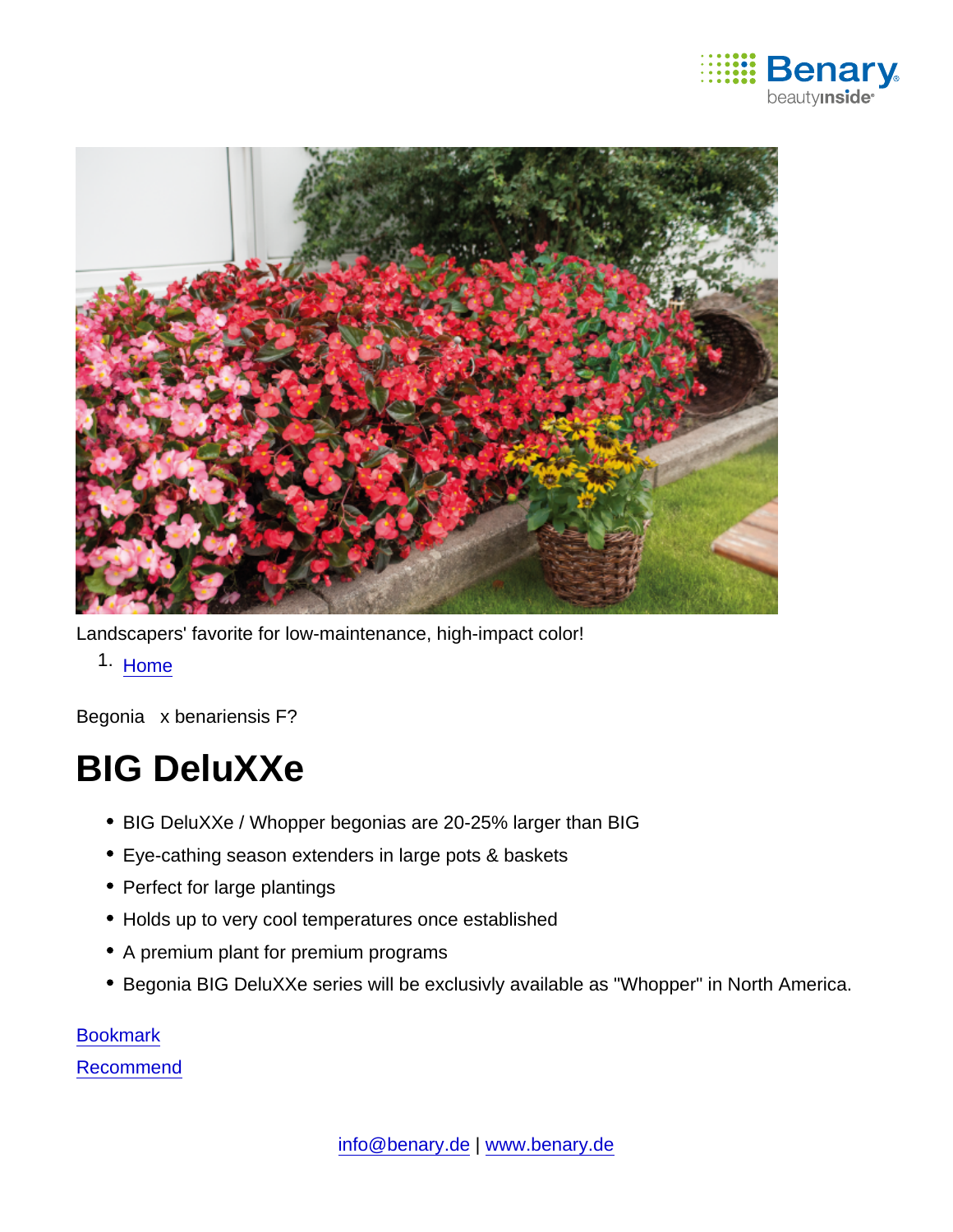

| <b>Print</b>          |
|-----------------------|
| Crop Time             |
| Spring: 14 - 16 weeks |
| Height                |
| 35 ? / 90 cm          |
| Exposure              |
| Sun - Shade           |
| <b>Seed Form</b>      |
| <b>Pelleted Seed</b>  |
| Best Uses             |
| Bedding, Landscape    |

# Culture guide

Usage

Packs, Pots, Hanging Baskets, Mixed Containers and Landscape

Sowing method

1-2 seeds or pellets per plug

# **Germination**

Optimum conditions for seedling development, beginning on the day of sowing until radicle emergence. Expect radicle emergence in 6-8 days.

# **Media**

Plug Culture:

Begin with a saturated (5) for the first 10 days and on day 11 begin to dry them back slightly to wet (4). This will help in the seedlings rooting into the media. On day 11 begin to alternate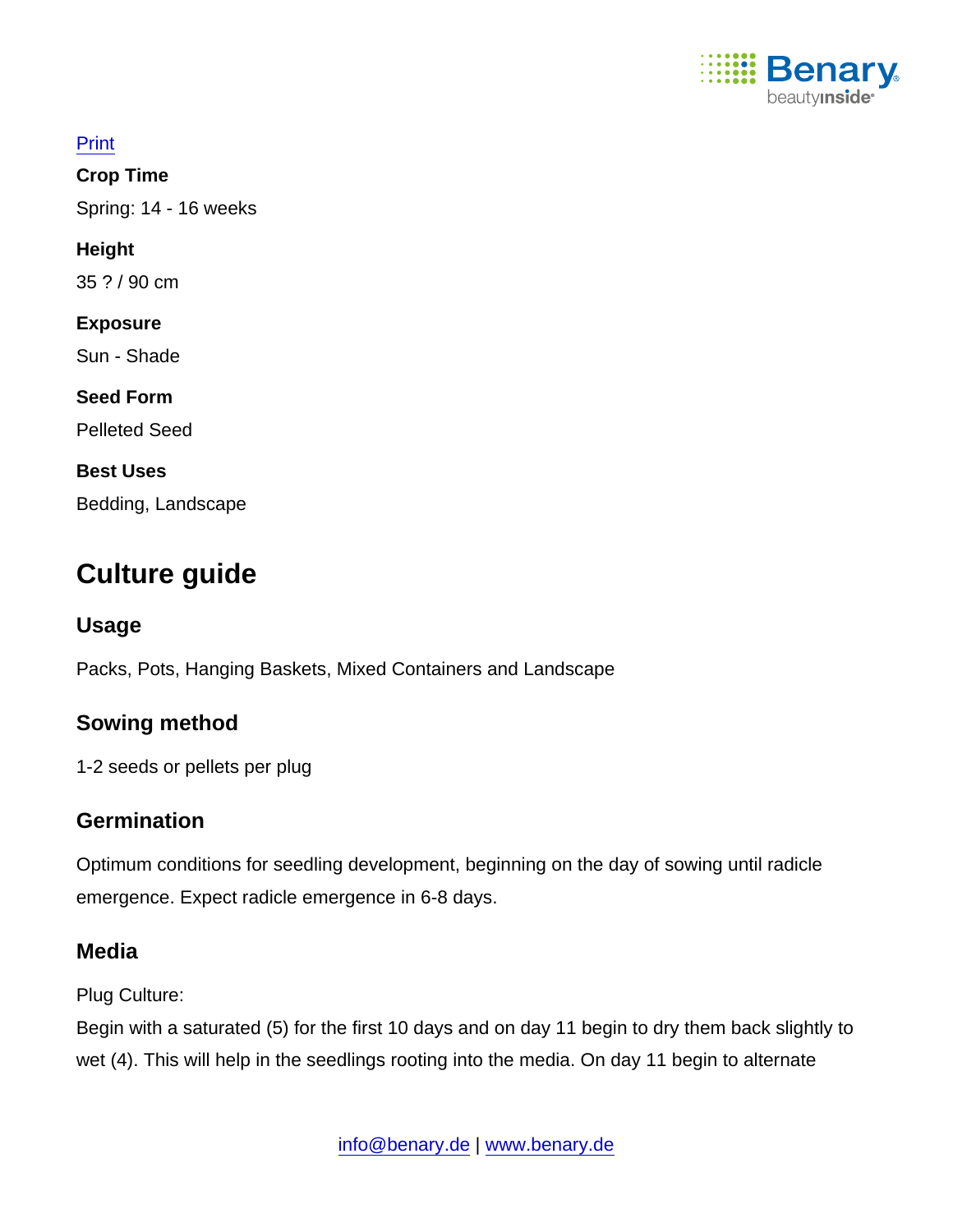

between a wet (4) and a moist (3) until day 21. On day 21 it is critical to begin a good wet to dry cycle to prevent algae growth and help with the uptake of nutrients. At this point you can alternate between a wet (4) and a medium (2).

#### Growing On:

Alternate between moisture levels wet (4) and medium (2). Let plants dry back to at least a medium (2) before re-saturating to a wet (4). Extremely dry plants will have a grayish cast to the leaves. Avoid watering plants under high temperature and light when the leaf temperature is excessive. This can cause leaf burn.

### **Temperature**

#### Plug Culture:

72–76 °F (22–24 °C) days 1–11. For irrigation use warm water (above 64 °F / 18 °C) only. Growing On:

68–70 °F (20–21 °C) nights, 64–67 °F (18–19 °C) days for the first 14 days or until the roots reach the bottom of the container. Thereafter temperatures may be lowered to 62–65 °F (16–18 °C) day and night. An ADT (average daily temperature of 67 ?F (19 ?C) will give the fastest finished crop. Once well established in the final container, approximately two to three weeks after transplanting from a "288" plug tray the temperature can be lowered further to 56-58 ?F (13-15 ?C). This will keep the plants toned and prevents too large of leaves.

# **Fertilization**

#### Plug Culture:

Maintain an EC < 1.0. Fertilized water should not exceed an EC of 0.5. Initial feeding should be with a balanced fertilizer low in ammonium. Begin feeding on day 10 with a 14-4-14, 14-2-14 or 17-5-17 fertilizer at 50–60 ppm.

#### Growing On:

Moderate fertilization levels are required. Fertilize the crop weekly with 100-150 ppm nitrogen, using a complete balanced fertilizer. Avoid high ammonium and high nitrogen levels, because the foliage can grow very large. Avoid pH levels above 6.0, as high pH can cause iron